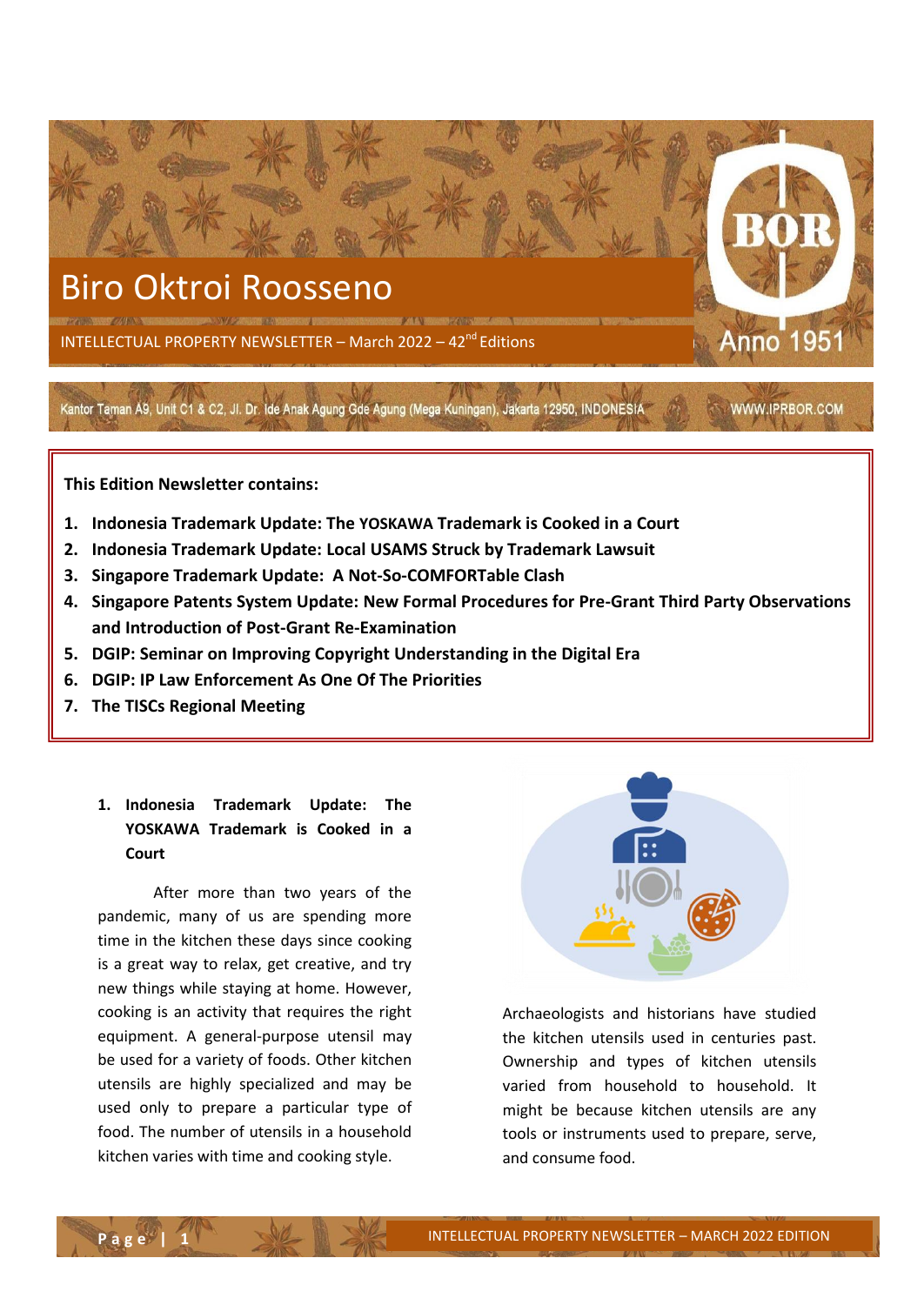Developments in the range of available kitchen utensils can be traced through the growth of various cookwares. Yoshikawa Corporation is one famous company that offers kitchen cookware and kitchenware tools in various countries with excellent quality. Since its establishment in 1952, the Japanese company has sold household cooking utensils domestically and overseas, such as in the USA, England, China, Australia, Canada, Taiwan, Korea, Singapore, Malaysia, South Africa, Thailand, etc. Most buyers are import distributors, retailers, restaurants and hotels, and cross-border EC operators.

In Indonesia, Yoshikawa Corporation encountered a problem, whereas a local businessman has registered the mark of YOSKAWA. Pursuant to this matter, Yoshikawa Corporation filed a cancellation lawsuit with registration No. 2/Pdt.Sus-HKI/Merek/2022/PN Niaga Jkt.Pst in the Central Jakarta District Court on January 14, 2022.

Defendant's trademark was filed at the Directorate of Trademarks, Directorate General of Intellectual Property under registration No. IDM000332132. Defendant's trademark has been registered since November 3, 2011, and renewed on December 16, 2021. Both trademarks protect type of goods in class 21 such as cookers, pans, frying pans, sliced boards/cutting boards, trays, plastic/aluminum trays, pots, and nonelectric pressure cookers (auto-cloves), etc.

The Plaintiff stating that the YOSKAWA mark belonging to the Plaintiff is an essential part of the name of the Plaintiff's legal entity, namely YOSHIKAWA CORPORATION.

Plaintiff asked the court to declare that Plaintiff is the sole legal owner and has the right to the well-known YOSKAWA marks and their variants for the types of goods categorized in class 21 in the territory of the Republic of Indonesia.

They also asked the court to declare that the YOSKAWA mark on behalf of Defendant, under registration No. IDM000332132 has similarities in its essential part or whole to the well-known trademark YOSKAWA belonging to Plaintiff.

Plaintiff requested the court to declare that the mark belonging to Defendant would be canceled and ordered the Co-Defendants to submit and obey the court's decision in this case by canceling the registration of the YOSKAWA mark under registration No. IDM000332132 belongs to Defendant by crossing out the registration of the mark from the General Register of Marks and announcing it in the Official Gazette of Marks in accordance with the provisions of the applicable Mark Law.

Currently, this case is still at the early court examination stages and awaiting the court's verdict.

> *(source[: http://sipp.pn-jakartapusat.go.id;](http://sipp.pn-jakartapusat.go.id/) [https://www.yoshikawacorp.com\)](https://www.yoshikawacorp.com/)*

### **2. Indonesia Trademark Update: Local USAMS Struck by Trademark Lawsuit**

Shenzhen Usams Technology Co., Ltd. (Plaintiff), one of the most influential companies specializing in fashionable, unique, and creative 3C accessories, filed a cancellation lawsuit against two local businessmen in Indonesia. The registration number is 15/Pdt.Sus-HKI/Merek/2022/PN Niaga Jkt.Pst.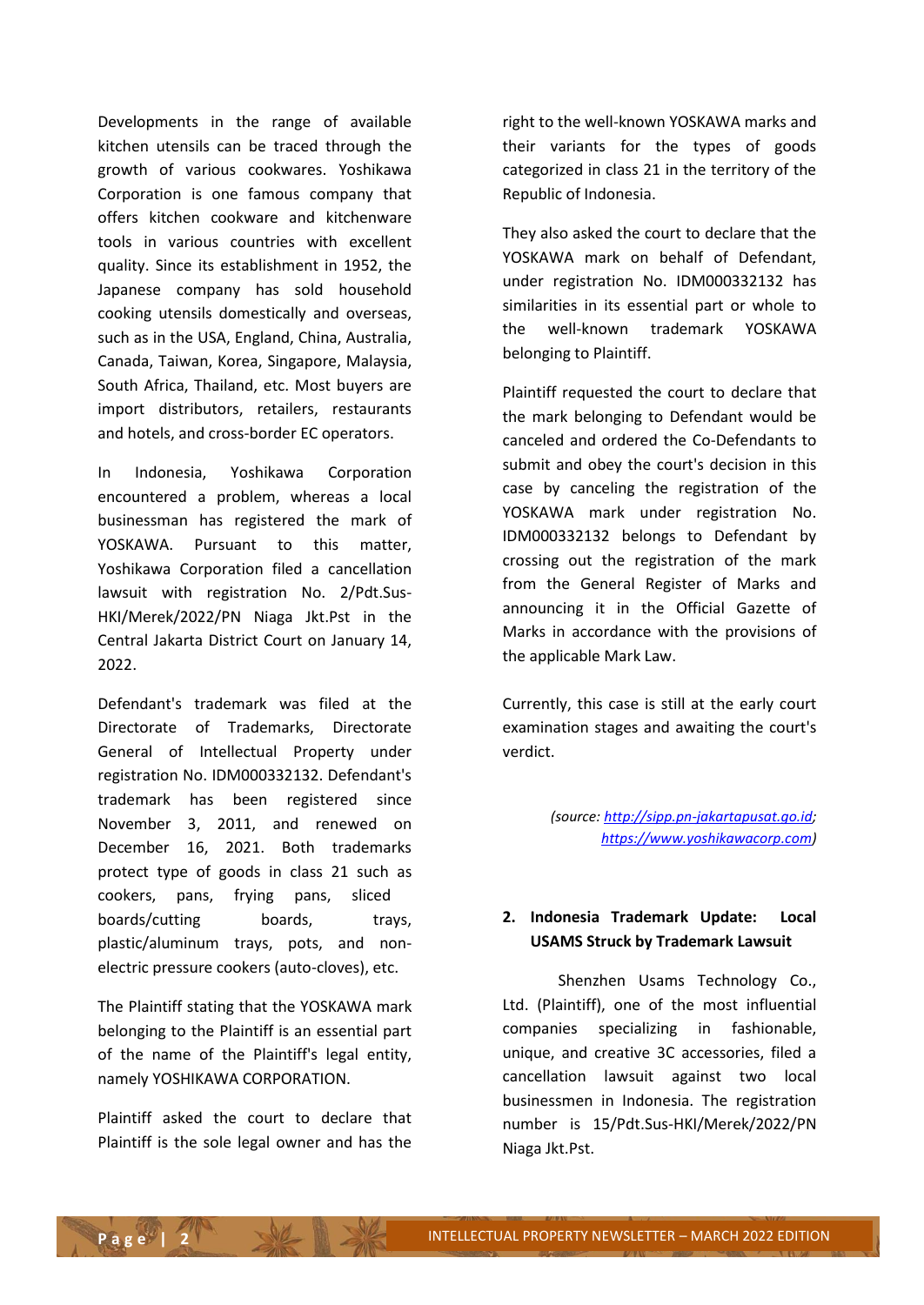The USAMS mark belonging to the Defendants was filed at the Directorate of Trademarks, Directorate General of Intellectual Property under registration No. IDM000487835. According to Plaintiff, Defendant's mark has similarities in essential part with the well-known USAMS mark belonging to Plaintiff.



In the lawsuit filed at Central Jakarta Commercial Court, Plaintiff requested the panel judges to cancel the USAMS mark belonging to Defendant along with all the legal consequences. They also requested the Panel of Judges to order the Directorate of Trademarks of DGIP to record the cancellation and strike out of the USAMS mark belonging to Defendant under Registration Number IDM000487835 in class 9 in the General list of Marks, then to announce it in the Official Mark Gazette.

Plaintiff requested the panel judges to order the Directorate of Trademarks of DGIP to accept the registration of Plaintiff's USAMS mark with Registration Number DID2021050801, dated August 2, 2021, in the General Register of Marks, then to announce it in the Official Mark Gazette.

Both Plaintiff and Defendant registered their respective trademarks in class 9 for goods such as Power Bank (Battery Charger), wireless headphones, USB cable for mobile phones, screen protectors for mobile phones, USB chargers for mobile phones,

computer peripheral devices, smartphones, protective cases for smartphones, speakers, selfie stick, etc. Plaintiff's USAMS mark is a well-known trademark around the world.

Shenzhen Usams Technology Co., Ltd. was founded in 2009, with its head office is located in Shenzhen. The main products of the company such as Bluetooth earphones, USB cables, power banks, chargers, phone cases, USB adapters, USB hubs, air purifiers, vacuum cleaners, soap dispensers, etc.

USAMS has grown rapidly and focuses on design and quality, offering outstanding quality products and services. USAMS sales network has covered all the provinces in China with over 200 distributors and more than 5,500 terminal retail stores. They also covered Saudi Arabia, Brunei, Singapore, the UK, Italy, Latvia, Russia, India, Dubai, Iran, Romania, Ukraine, Korea, Israel, Thailand, Malaysia, Indonesia, Vietnam, Myanmar, etc.

Currently, the case between the parties is still under examination.

*(source[: http://sipp.pn-jakartapusat.go.id;](http://sipp.pn-jakartapusat.go.id/) <http://www.usams.com.cn/About;> [https://usamsworld.en.alibaba.com/company\\_pr](https://usamsworld.en.alibaba.com/company_profile.html) [ofile.html\)](https://usamsworld.en.alibaba.com/company_profile.html)*

## **3. Singapore Trademark Update: Choi Sun Mi v Comfort Lab Inc [2022] SGIPOS 2**

The trademark registration of COMFORT LAB INC ("the Proprietor") for its "Mark in Class 25, was applied to be revoked on 4 May 2020 by CHOI SUN MI ("the Applicant") on the grounds of non-use. The mark has been registered in Singapore since 2013 for "Coats; sweaters; shirts; underwear (underclothing); nightwear; socks and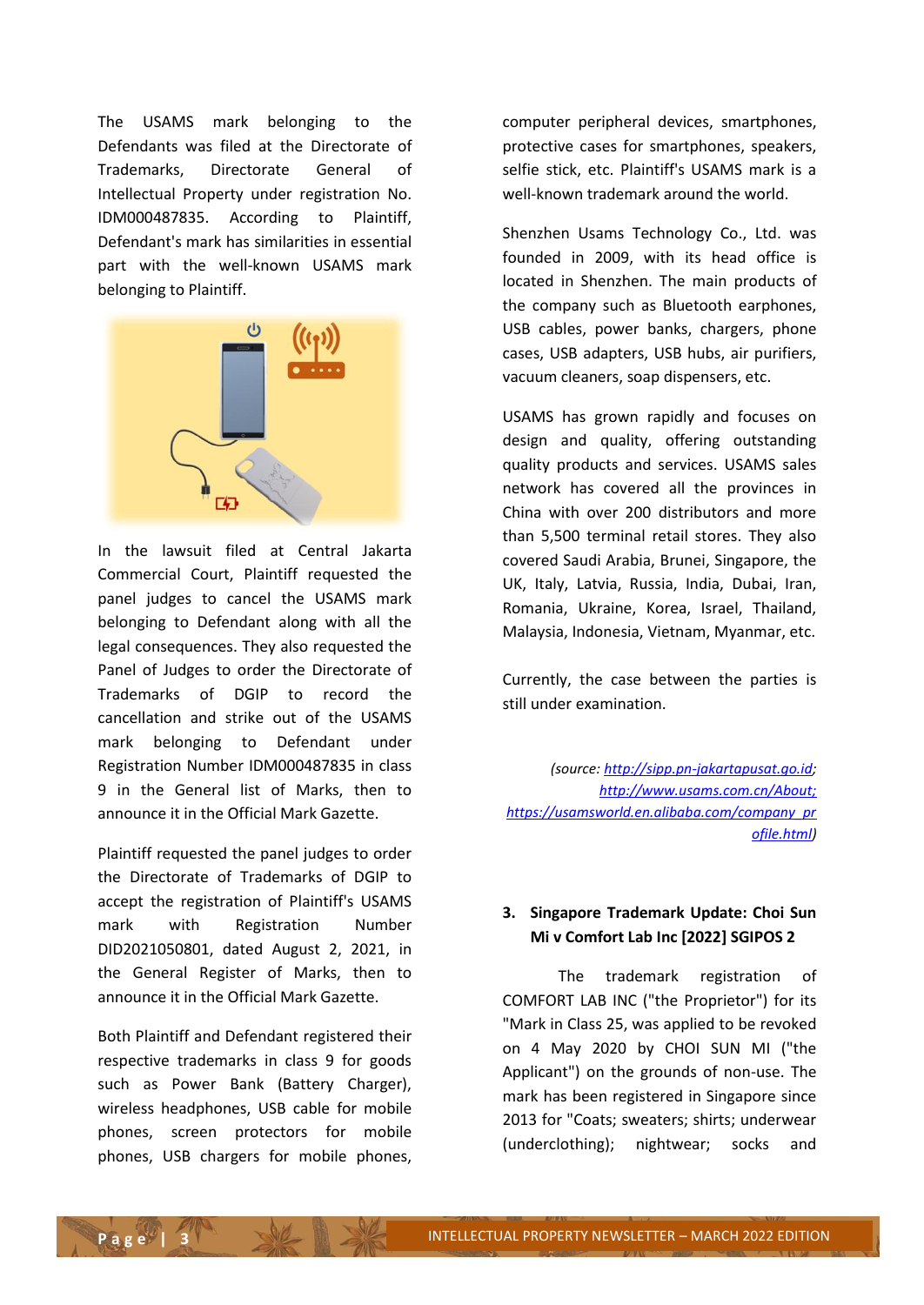stockings; T-shirts; headgear for wear; shoes and boots; all included in Class 25". The Registered Proprietor, Comfort Lab Inc., is also known as Kabushiki Kaisha Comfort Lab, which operates from Osaka, Japan. The proprietor is an importer & distributor of foot and body care products and was first founded in 1963. Meanwhile, the Applicant of the subject revocation is the CEO of Comfortlab Co., Ltd., which operates from Seoul, South Korea. Comfortlab Co., Ltd. owns a famous lingerie brand in South Korea.

In this revocation, the Applicant relied on Section 22(1)(a) and (b) of the Trade Marks Act to revoke the abovementioned registration. According to Section 105 of the Act, the burden of proof lies on the Registered Proprietor to show the use made of the Subject Mark in Singapore.

## **Ground of Revocation – Section 22(1)(a) and (b)**

According to Section 22(1)(a), the registration of a trademark may be revoked if, within the period of 5 years following the date of completion of the registration procedure, the mark has not been put to genuine use in the course of trade in Singapore, by the proprietor or with his consent, in relation to the goods or services for which it is registered, and there are no proper reasons for the non-use.

In this case, the Mark's registration procedure was completed on 18 January 2013. Hence, the period of use (or non-use) in issue is 19 January 2013 to 18 January 2018.

Meanwhile, according to Section 22(1)(b), the registration of a trademark may be revoked if the use of the trademark use has been suspended for an uninterrupted period of 5 years, and there are no proper reasons for the non-use. The relevant period of use (or non-use) in issue here is, 20 January 2013 to 19 January 2018 or 5 May 2015 to 4 May 2020; and/or any other successive 5-year periods between 20 January 2013 to 4 May 2020.

#### **Evidence presented**

Whilst the Proprietor's President deposed that it has used the Subject Mark in relation to "shoes and insoles," the evidence submitted showed purported use on "insoles" only. Unfortunately, the subject Mark is not registered in respect of "insoles."

The Proprietor nevertheless attempted to submit in a manner that "insoles" are part of "shoes," and such use good relate to proper use of the Mark.

However, the Applicant cleverly argued that "insoles" and "shoes" are two different types of goods, by relying on the dictionary definition of "insoles" which clarified that insoles are "piece of material shaped like your foot that is placed inside a shoe to make it more comfortable" – which the Hearing Officer agreed with.

The Hearing Officer further clarified that "insoles" and "shoes" were distinct goods that may be complementary, and therefore it cannot be said that the use of the Subject Mark on "insoles" is the same as that used on "shoes" to sufficiently defend a revocation action for non-use.

Apart from the evidence of use relating to the "insoles," the proprietor did not adduce any further evidence of use relating to the other remaining good in its specification. As a result, the proprietor failed to establish that the subject Mark has been used on goods for which it is registered.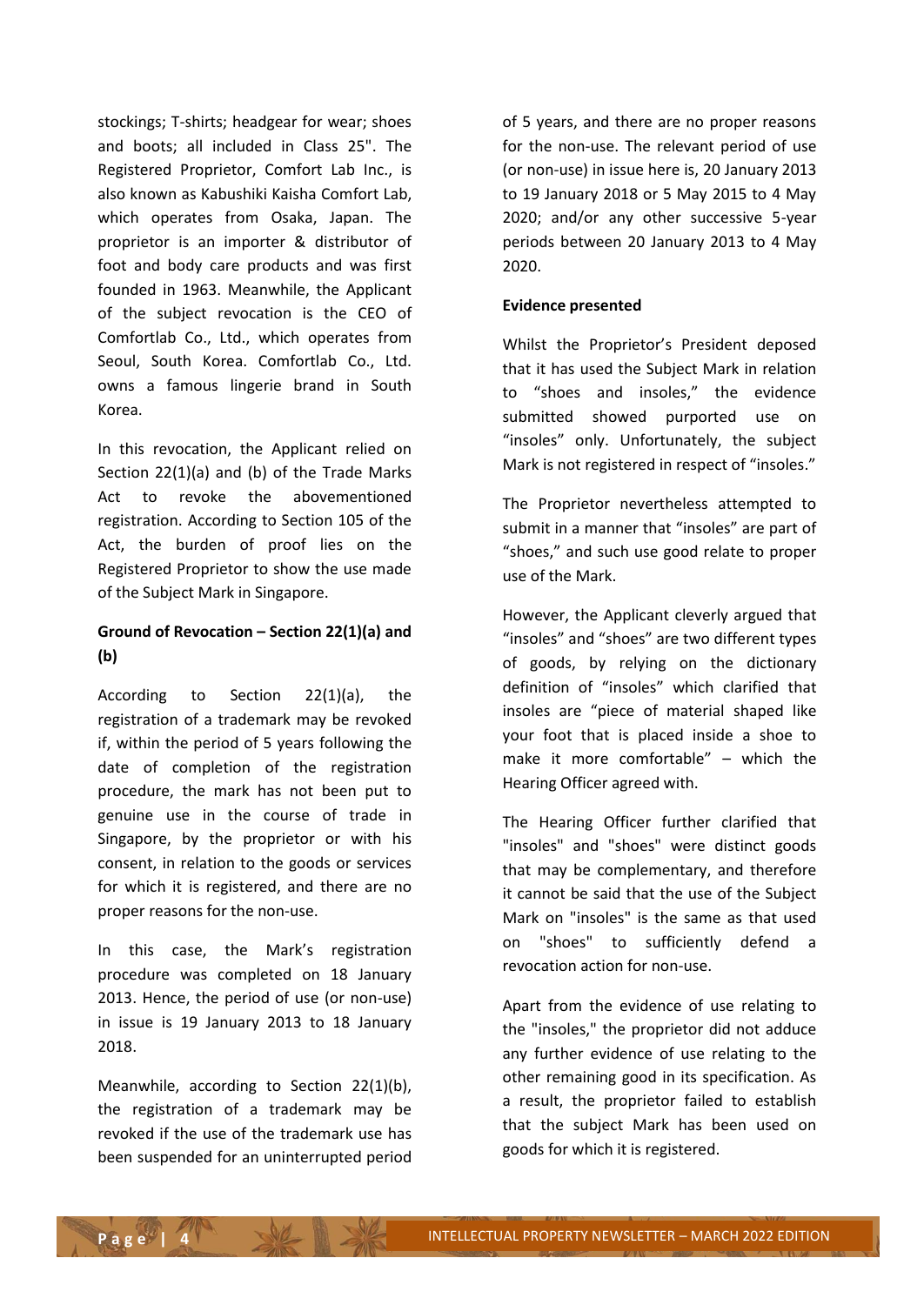#### **Decision**

Therefore, after considering all the pleadings, evidence filed, and submissions made in writing, the Hearing Officer concluded that the application for revocation succeeded. Accordingly, the proprietor's mark was revoked from 19 January 2018 (the date immediately following the end of the First 5-Year Period). The Applicant was also entitled to costs to be taxed.

To view the Grounds of Decision, clic[k here.](https://www.ipos.gov.sg/docs/default-source/resources-library/hearings-and-mediation/legal-decisions/2022/choi-sun-mi-v-comfort-lab-2022-sgipos-2.pdf)

*(source: Biro Oktroi Roosseno Singapore)*

**4. Singapore Patents System Update: New Formal Procedures for Pre-Grant Third Party Observations and Introduction of Post-Grant Re-Examination**

To enhance the dispute resolution processes in the Singapore patents system, amendments to the Singapore Patents Act and Rules have recently been made to introduce the following two new processes:

- a) Formal procedure for Pre-Grant Third-Party Observations
- b) Post-Grant Re-Examination

These changes take effect from **1 October 2021**, pursuant to the Intellectual Property (Dispute Resolution) Act 2019 (Commencement) Notification 2021.

## **Formalised Pre-Grant Third-Party Observations**

The objective of the third-party observations procedure is to provide the public a channel to notify the Registrar of Patents (hereinafter "Registrar") of any written prior art information that may be helpful in determining the patentability of a patent application. Under the previous practice, third-party observations on Singapore patent applications could only be submitted to the Registrar in an informal manner, and the Examiner was not obligated to take such observations into account.

With the new formalised process, third parties can now submit written observations on the patentability of an invention to the Registrar at any time after the Singapore patent application is published and before the relevant examination report is issued.

Upon receipt, the Registrar will notify the patent applicant of any observations made against their application and forward the same to the Examiner for review.

The Examiner is now obliged to take the observations into consideration when carrying out his examination and if the observations are found to be relevant, will raise objections in a Written Opinion. In which case, the patent applicant will have the opportunity to respond.

Any observations considered for examination will be published on the Patents Open Dossier.

#### **Post Grant Re-Examination**

Under the updated Singapore patents regime, any person (third parties or patentees) can now file a request for a patent to be re-examined at any time after grant. Previously, no mechanism was available under the Act that allowed for the re-examination of a granted Singapore patent. The only available option to challenge a granted patent was to seek formal revocation proceedings against the patent owner, which can be time-consuming and very expensive.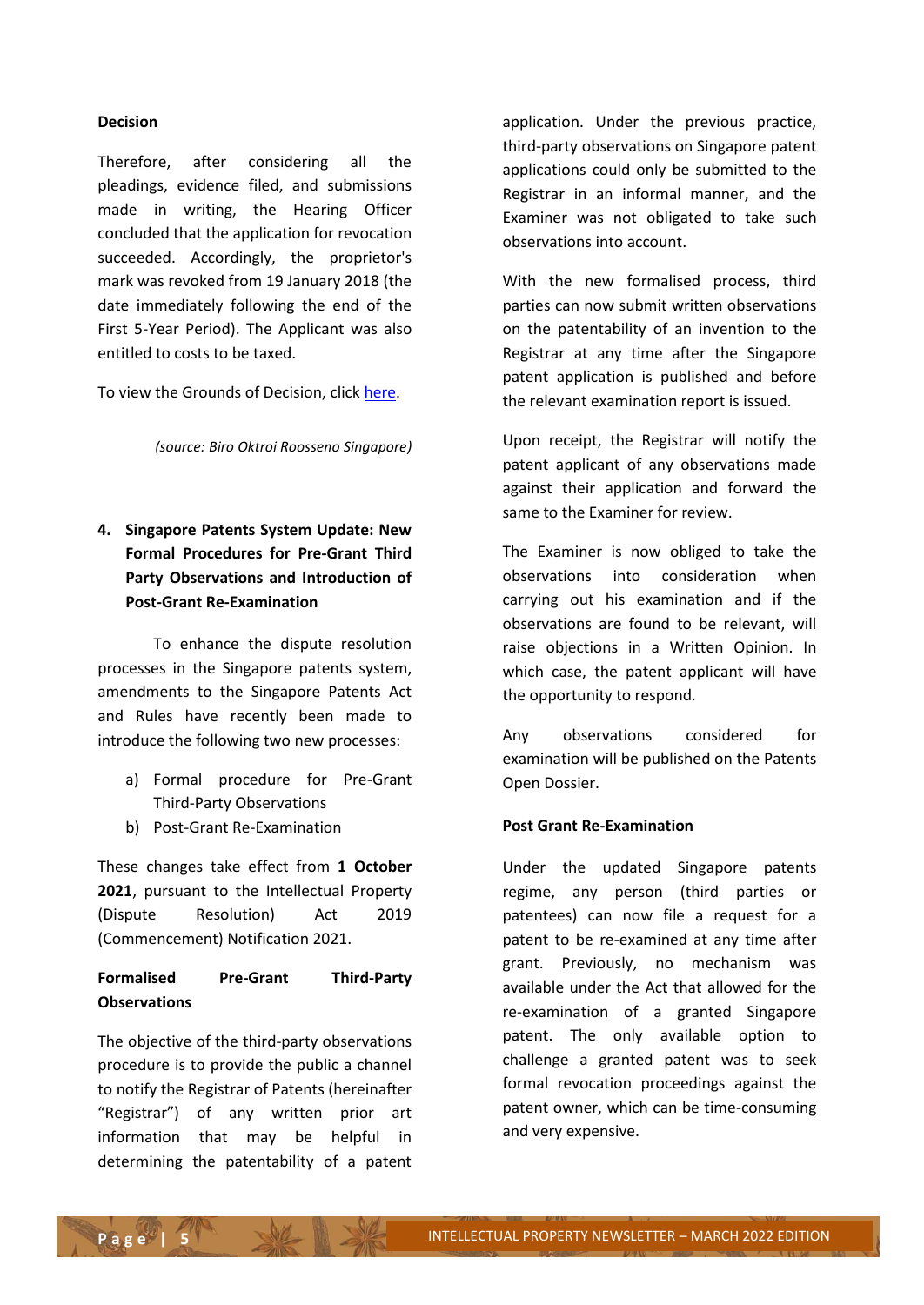As such, the new re-examination procedure will now allow patents that should not have been granted to be revoked in a more costeffective and time-efficient manner.

In addition, the re-examination procedure will also enable patentees to evaluate better and possibly strengthen their patent by filing post-grant claim amendments and carrying out re-examination, in view of the new prior art, for example.

The request for the re-examination must be accompanied by a statement of reasons against the non-validity of the patent and any other relevant prior art documents, if appropriate. The grounds for re-examination are generally limited to requirements that are considered during examination. If the Registrar accepts the re-examination request, the patent will undergo a reexamination process, and the Examiner will issue a Written Opinion if he finds the ground(s) for the re-examination is made out.

In this regard, the patent owner will have an opportunity to formally respond by filing written submissions and/or amendments to the specification and may also request interview with the Examiner after receiving the Written Opinion. Failure to overcome all objections may result in the patent being revoked.

The request for re-examination can be filed any time after the patent is granted, only if there are no pending proceedings in which the patent's validity may be put in issue, whether before the Registrar or in Court.

#### **Anonymity of Third Party**

In both the third-party observations and reexamination procedures, the identity of the third parties filing these requests can be kept confidential by submitting these requests via a registered patent agent or a lawyer.

*(source: Biro Oktroi Roosseno Singapore)*

## **5. DGIP: Seminar on Improving Copyright Understanding in the Digital Era**

The Directorate General of Intellectual Property (DGIP), in collaboration with the Japan Copyright Office (JCO) and the Content Overseas Distribution Association (CODA), held a Copyright Protection Seminar in Digital Era on Wednesday, January 26, 2022, at Hotel Gran Melia, South Jakarta.



Currently, the development of the internet has a significant impact. In addition to providing many benefits, the high use of the internet can also become a threat to the existence of copyrighted works and the inventor of Intellectual Property (IP).

According to the Director of Intellectual Property Cooperation and Empowerment, there is a need for a legal system that can provide fair IP protection where legal certainty is provided through clear legislation. So in today's digital age, creators do not have to worry about copyright protection for their creations. "DGIP sees a positive trend from the creative economy,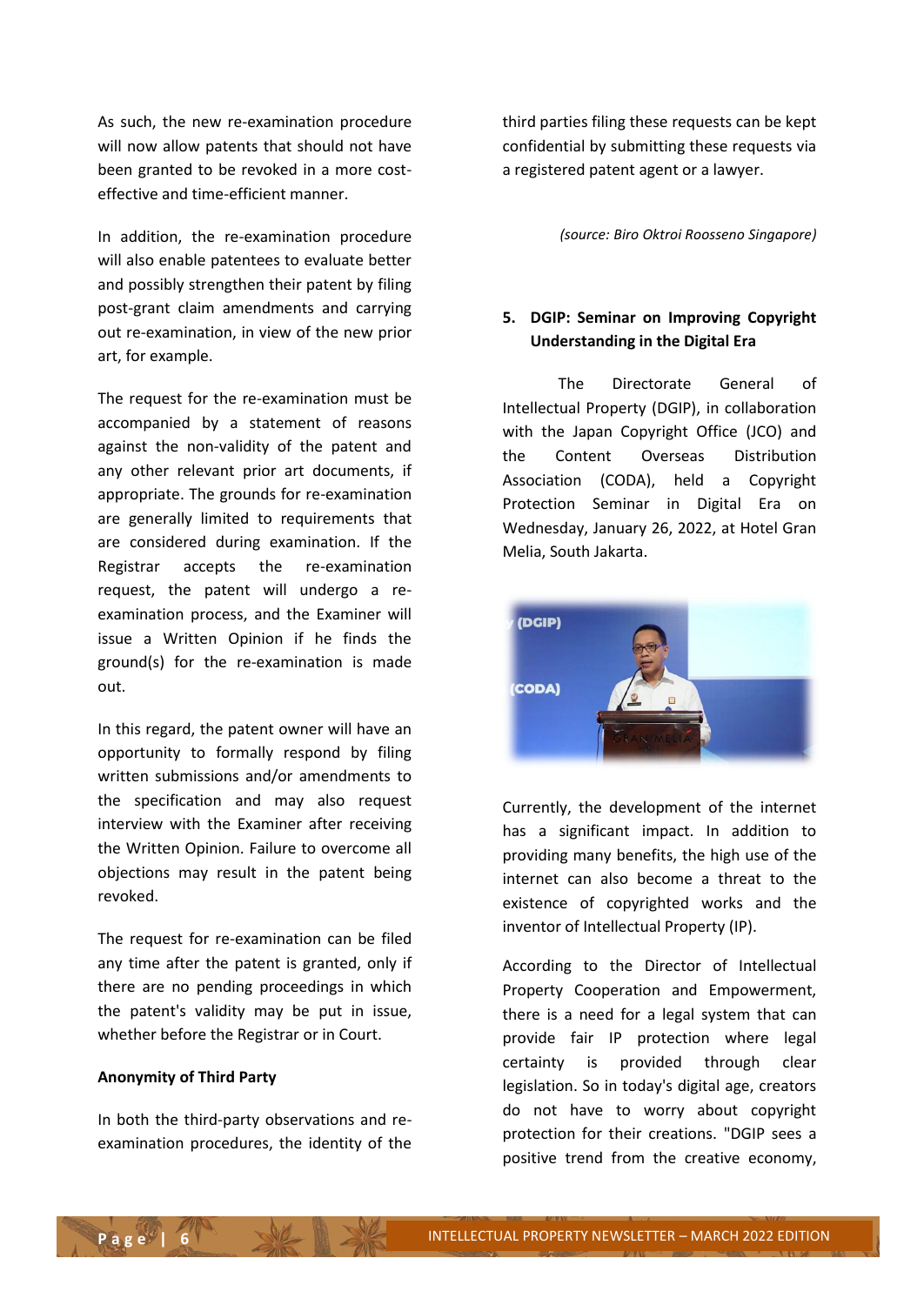especially from copyright creators who in recent years have shown tremendous potential for the national economy," he said at the opening speech for the event.

Pursuant to this matter, DGIP announced the year 2022 as the year of copyright by launching the application for Automatic Registration of Copyright which is expected to support the acceleration of national economic recovery and encourage the advancement of science, art and literature.

To support IP law enforcement efforts in Indonesia and to facilitate complaints of IP violations, DGIP also implements online IP violation complaints. The director of Cooperation and Intellectual Property Empowerment hopes for cooperation and coordination between law enforcement agencies in enforcing the protection of IP. "Hopefully, the recognition of creative work and the protection of economic rights to copyright will encourage the birth of new works and creativity, which is intelligent and superior macro creativity," he concluded.

*(source[: http://www.dgip.go.id\)](http://www.dgip.go.id/)*

## **6. DGIP: IP Law Enforcement As One Of The Priorities**

Starting from the commitment of the Ministry of Law and Human Rights conveyed by the Minister of Law and Human Rights that increasing IP protection is important to build international trust, especially for foreign investors in Indonesia, the Directorate General of Intellectual Property (DGIP) cooperates with the Japan Patent Office (JPO), the Japan International Cooperation Agency (JICA), and the Japan External Trade Organization (JETRO) held a

webinar "Indonesia's Anti-Counterfeiting Taskforce and Japanese Enterprises" on Tuesday, March 1, 2022.

In the remarks delivered by the Director of Intellectual Property Cooperation and Empowerment, DGIP has placed the aspect of Intellectual Property law enforcement as one of the priorities, especially as an effort to remove Indonesia from the Priority Watch List (PWL) assigned by the United States Trade Representative (USTR) for the country with a fairly heavy IP violation value.

"USTR's main concern is on the issue of protecting and enforcing Intellectual Property in Indonesian, which is considered not yet effective and adequate both in terms of action/implementation and limited market access for rights owners who need IP protection," he said.

DGIP conducts a continuous anti-piracy campaign to protect and enforce IP law and receives online complaints of IP violations through the e-pengaduan.dgip.go.id page. DGIP is also a member of the Operational Task Force for Managing the PWL Status.



On the same occasion, the Director of Investigation and Dispute Resolution explained that in eradicating the circulation of counterfeit goods in Indonesia, DGIP had made various efforts, such as public education, regulatory reform, law enforcement, and increasing cooperation.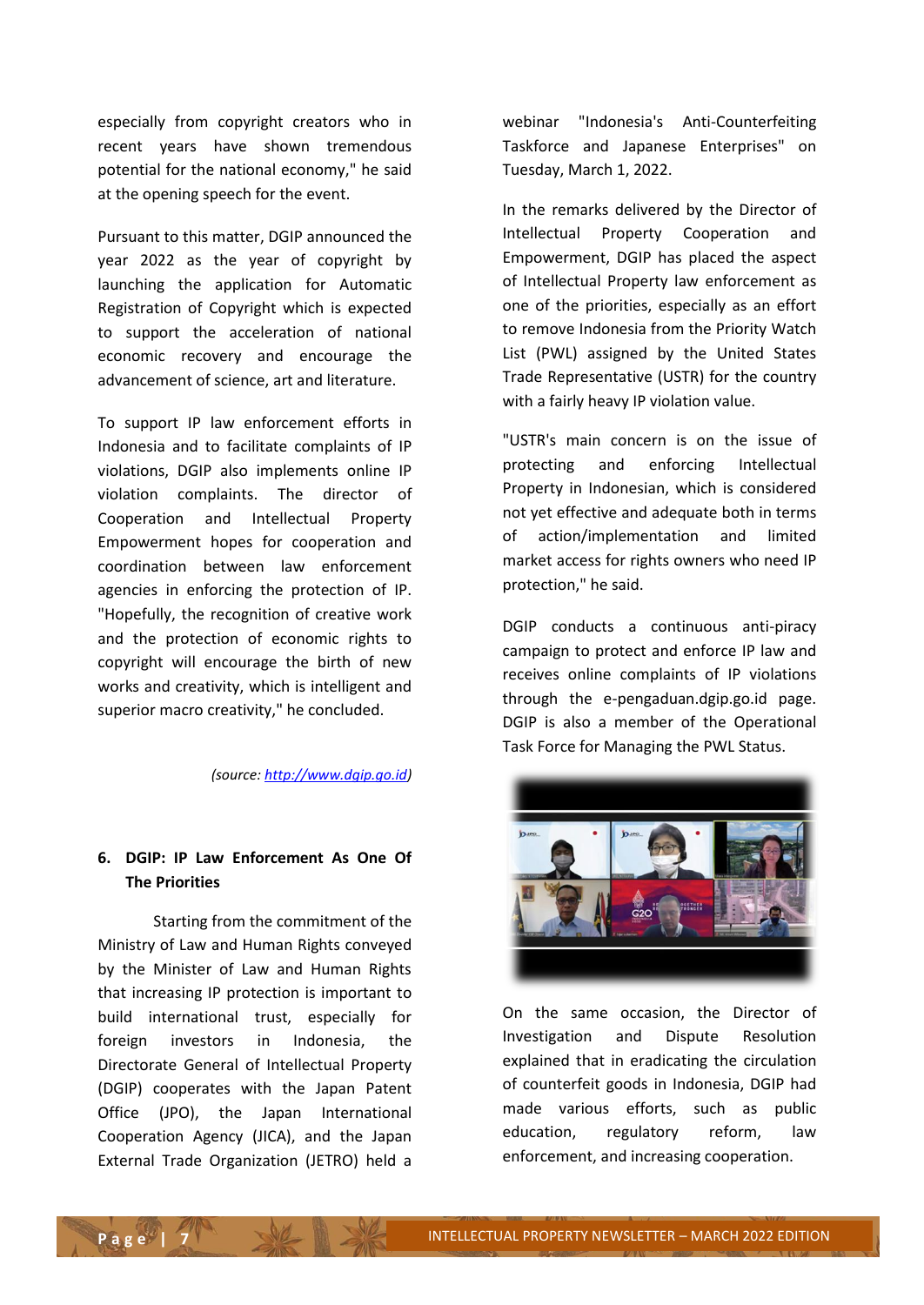"Several examples of our law enforcement activities include educating ITC Mangga Dua traders, destroying evidence in the case of fake Louis Vuitton brands, confiscation of 288,000 counterfeit ballpoint pens from China, and disseminating IP protection information in various regions in Indonesia," he explained.

In 2021, DGIP handled 36 cases related to the IP violation with details of 22 trademark cases, 13 copyright cases, and one patent case. In addition, in 2021–2022, DGIP conducted 25 mediations on 13 trademark cases, 11 copyright cases, and one patent case.

*(source[: http://www.dgip.go.id\)](http://www.dgip.go.id/)*

#### **7. The TISCs Regional Meeting**

The Directorate General of Intellectual Property (DGIP) participated in a regional meeting held by the World Intellectual Property Organization (WIPO) on Monday, March 7, 2022, virtually via the Zoom application.

This annual meeting was aimed to discuss the development of Technology and Innovation Support Centers (TISCs) in each ASEAN country and discuss WIPO's work plans to increase TISCs in ASEAN. TISCs are an initiative of WIPO to provide services to innovators and/or researchers or engineers in developing countries in accessing highquality information services. WIPO collaborates with member governments to establish and develop the TISCs network to implement this program.

Institutions that can host TISCs in each country include national IP offices,

universities, research centers, and chambers of commerce. DGIP as the host of TISCs in Indonesia, continues to strive to provide IP services such as access to online information resources, basic information on IP registration, and basic information on IP strategy and management. Even during the Covid-19 pandemic, DGIP has developed an online-based service to simplify the public's IP application process, which the public can be access through the dgip.go.id page.



The development of TISCs continues to be carried out through various efforts, such as disseminating IP and collaborating with universities in Indonesia. Currently, 38 universities have collaborated with DGIP. These are in line with the Minister of Law and Human Rights program regarding improving quality and competitive human resources.

Pursuant to this matter, DGIP also developed the DGIP Active Learning and Teaching program to increase public understanding of IP. "In the future, DGIP as the national focal point will continue to coordinate the activities of the national TISCs network so that more Indonesians understand IP more," concluded the Director of Intellectual Property Cooperation and Empowerment of DGIP.

*(source[: http://www.dgip.go.id\)](http://www.dgip.go.id/)*